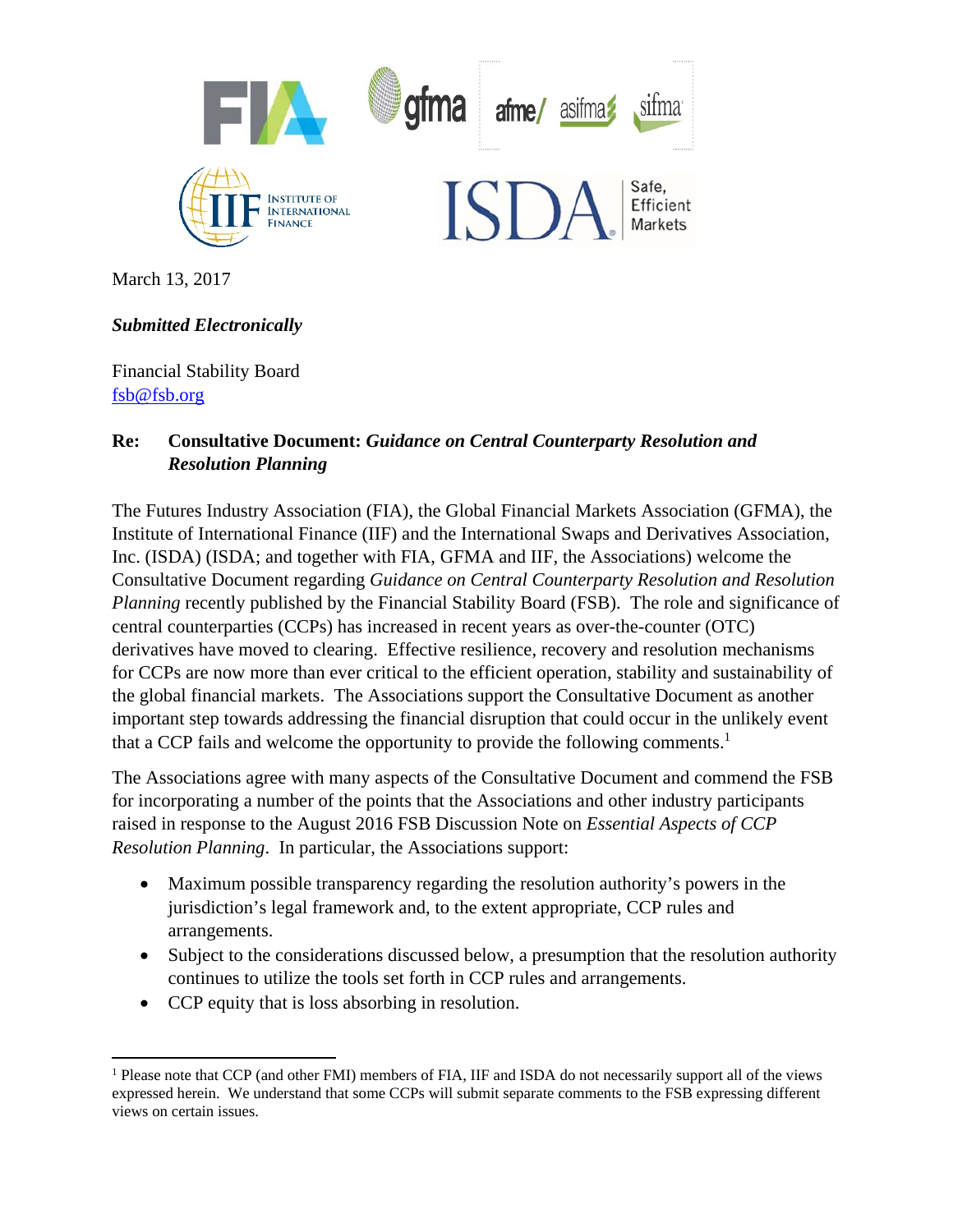- $\bullet$  Subject to the concerns noted below, preservation of claims of clearing participants<sup>2</sup> that suffer losses in CCP resolution.
- Continued FSB work on financial resources for resolution and additional guidance on this topic.

The Associations do, however, have a number of concerns regarding other aspects of the Consultative Document and strongly encourage the FSB to address these issues before issuing final guidance. As discussed in greater detail below, the Associations maintain that:

- Forced allocation should never be utilized in recovery or resolution, even as a last-resort tool.
- Initial margin haircutting should never be utilized, even as a last-resort tool for nonbankruptcy remote initial margin.
- Clearing members should be obligated to satisfy one capped assessment, either in recovery or resolution. A resolution authority could call for this assessment if the CCP did not do so prior to resolution, but if a CCP exercises assessment powers in recovery, then a resolution authority should not have the right to call for additional assessments, even subject to caps. As discussed herein, the Associations believe that variation margin gains haircutting  $(VMGH)^3$  over a minimal time period, CCP capital and allocation of losses to the CCP's ultimate equity holders would provide resolution authorities with sufficient resources and therefore additional assessments would not be necessary.
- In no event should non-default losses be allocated to clearing participants, whether through assessments or otherwise.<sup>4</sup>
- Key elements of CCP resolution plans and triggers for resolution must be available to clearing participants without exception. Clearing participants must understand such information on an *ex ante* basis so that they can measure, manage and control their exposure to the CCP and so that they can actively participate in the CCP's default management process.
- Clearing participants that suffer losses from the use of any tools beyond one capped assessment in recovery or resolution should retain claims that position them as senior to existing equity holders.

<sup>&</sup>lt;sup>2</sup> As used herein, "clearing participants" refers to clearing members and their direct and indirect clients.<br><sup>3</sup> VMGH must not be used for anything other than allocation of a finite quantum of losses. That is VM <sup>3</sup> VMGH must not be used for anything other than allocation of a finite quantum of losses. That is, VMGH is inappropriate to keep the CCP operational unless a finite quantum of losses has been established at the time it is exercised. We also note that members' support for VMGH, and views on when VMGH should be applied, vary widely. While some members believe that VMGH is an effective loss allocation tool and would support its use prior to the CCP's ultimate equity holders bearing losses in a resolution, other members support VMGH only if it is administered by a resolution authority in resolution. Some of these members also maintain that VMGH should not be used unless CCP capital is exhausted. One member does not support any use of VMGH. *See* Letter from the Associations and The Clearing House (TCH) to the FSB dated October 21, 2016 at pages 4-6 & 20-22 for more a more detailed discussion regarding members views on VMGH. Finally, the Associations recognize that VMGH is not appropriate for certain non-derivative products, including repos and cash transactions.

<sup>&</sup>lt;sup>4</sup> As discussed below, we realize that clearing participants would be creditors for any amounts the CCP owes them and may therefore bear losses in accordance with the applicable creditor hierarchy. Our concern is that clearing participants should not be contractually or statutorily liable for non-default losses outside of the applicable hierarchy of general creditors.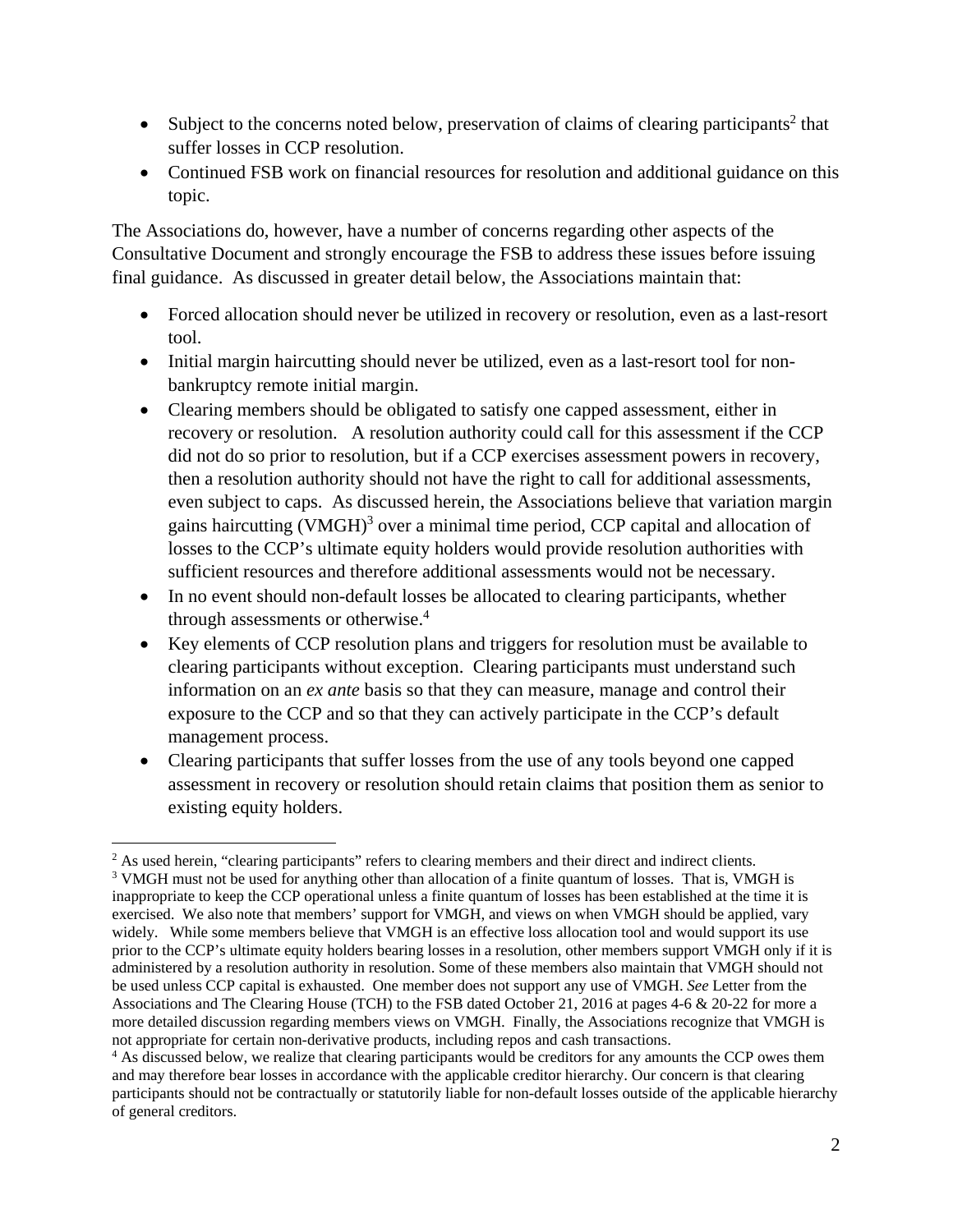• The no creditor worse off (NCWO) counterfactual for default losses should not require assumptions that are inconsistent with the reality of what would happen if resolution did not occur. Accordingly, subject to the issues and considerations described below, the NCWO counterfactual for default losses should generally be liquidation or termination of the CCP in accordance with applicable insolvency laws.

Below we elaborate on these issues in greater detail and also raise some technical points regarding the Consultative Document.

## **Forced Allocation**

Section 2.7 of the Consultative Document contemplates imposition of a forced allocation of open contracts if a resolution authority has the explicit power to do so under the legal framework and/or CCP rules and arrangements. Section 2.7 goes on to note that when considering forced allocation, resolution authorities should take into due account the impact on financial stability and should use such power only as a last-resort tool.

In the Associations' view, the impact on financial stability if clearing members are forced to take on positions that they may not be suited to risk manage in extreme market conditions would always be too great and therefore forced allocation should not even be contemplated. Forced allocation would not come into play until an auction or similar voluntary process had failed. In these circumstances, it would have been established that clearing participants are unable or unwilling to clear the problematic positions, for risk management or other reasons. Forcing clearing members to clear these positions regardless could have adverse consequences on individual clearing members and would almost certainly have adverse systemic consequences. Separately, any application of forced allocation that tried to address such concerns by allocating positions to those clearing members that "could bear them" would be completely unequitable and therefore should not be allowed.

Contrary to the foregoing, partial tear-ups return a CCP to a matched book in a way that more evenly distributes risk and exposure across clearing participants and does not require any clearing participants to clear positions that they are not able to risk manage. Instead, partial tearups affect only positions in products that clearing participants have elected to clear. Clearing participants that clear these products that could not be liquidated through the normal default management procedures bring the risk associated with them to the CCP and therefore it is appropriate for them to bear risks associated with their tear up in a last resort scenario.

Based on the foregoing, the Associations strongly disagree with any use of forced allocation, even as a last-resort. If a resolution authority cannot allocate positions necessary to return a CCP to a matched book by voluntary means, it should utilize partial tear-up as described in Sections 2.4-2.5 of the Consultative Document or, subject to the limitations in Section 2.6, full tear-up.

## **Initial Margin Haircutting**

Section 2.11 of the Consultative Document contemplates haircutting of initial margin that is not bankruptcy remote if a resolution authority has the power to do so under the legal framework or the CCP's rules and arrangements. Section 2.11 goes on to note that when considering initial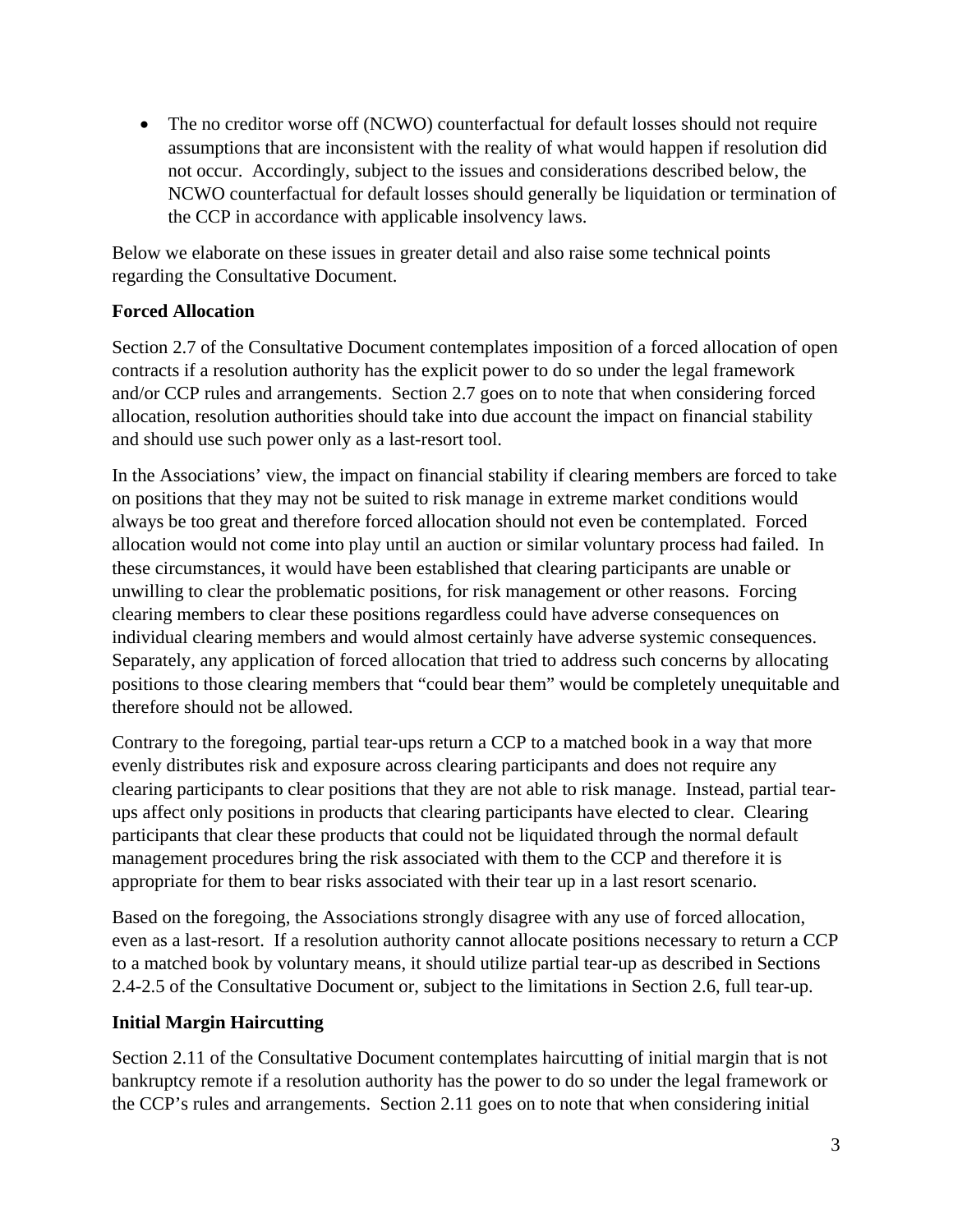margin haircutting, resolution authorities should account for the impact on financial stability and on incentives to centrally clear and should use initial margin haircutting only as a last-resort tool.

As consistently stated on previous occasions, the Associations strongly disagree with any use of initial margin haircutting, even as a last-resort.<sup>5</sup> Initial margin haircutting that applies to nonbankruptcy remote initial margin only is potentially even more problematic because it would create incentives to post non-cash collateral that is traditionally held in a bankruptcy remote manner, which could cause undue liquidity constraints in a CCP's day-to-day operations and therefore require larger liquidity facilities and additional sources of liquidity in the ordinary course. The foregoing could potentially result in a subset of initial margin that is subject to haircutting and a subset of initial margin that is not subject to haircutting at the same CCP, which would make it incredibly difficult for clearing participants to measure and manage their exposures to the CCP and would likely result in disparate treatment of similarly situated clearing participants based on the type of initial margin they post. Additionally, if initial margin haircutting is permitted in some jurisdictions, it could drive clearing participants to clear only through CCPs in jurisdictions that either prohibit initial margin haircutting or require initial margin to be held in a bankruptcy remote manner.

Among other things, the Associations believe that initial margin haircutting would be inconsistent with Section 1.2(iii) of the Consultative Document, which provides that CCP resolution should seek to "maintain continuous access by [clearing participants] to securities and cash collateral posted to and held by the CCP in accordance with its rules and that is owed to such [clearing participants]." More generally, initial margin haircutting would have knock-on effects in an already distressed market and is procyclical in that clearing participants would have to replenish haircut margin at the worst possible time (*i.e.,* in a severely distressed market). Initial margin haircutting could also incentivize clearing participants to close out of positions in order to reduce their initial margin requirements at the first sign of a CCP's distress and, by doing so, compete against the CCP for hedges required in the CCP's default management process. This would likely cause further disruption in the market and could impede the CCP's return to viability through recovery or resolution. Additionally, initial margin haircutting could disincentivize participation in the CCP's default management process, as clearing members may not want to bid on positions that would increase their initial margin requirements if additional initial margin posted to satisfy those requirements could be haircut. Finally, in many jurisdictions initial margin for uncleared derivatives must now be held with a third-party custodian to shield it from the insolvency of the receiving counterparty. Not providing the same degree of protection to initial margin for cleared derivatives could disincentivize central clearing, which would be contrary to the stated objectives of the G-20.

In the Associations' view, for the reasons stated above, the impact of initial margin haircutting on financial stability and incentives to centrally clear would always be too great and therefore initial margin haircutting should never be allowed. Upon exhaustion of a CCP's default waterfall (including one capped assessment over recovery and resolution), any remaining losses

<sup>5</sup> *See* Letter from the Associations and TCH to the FSB dated October 21, 2016 at page 21.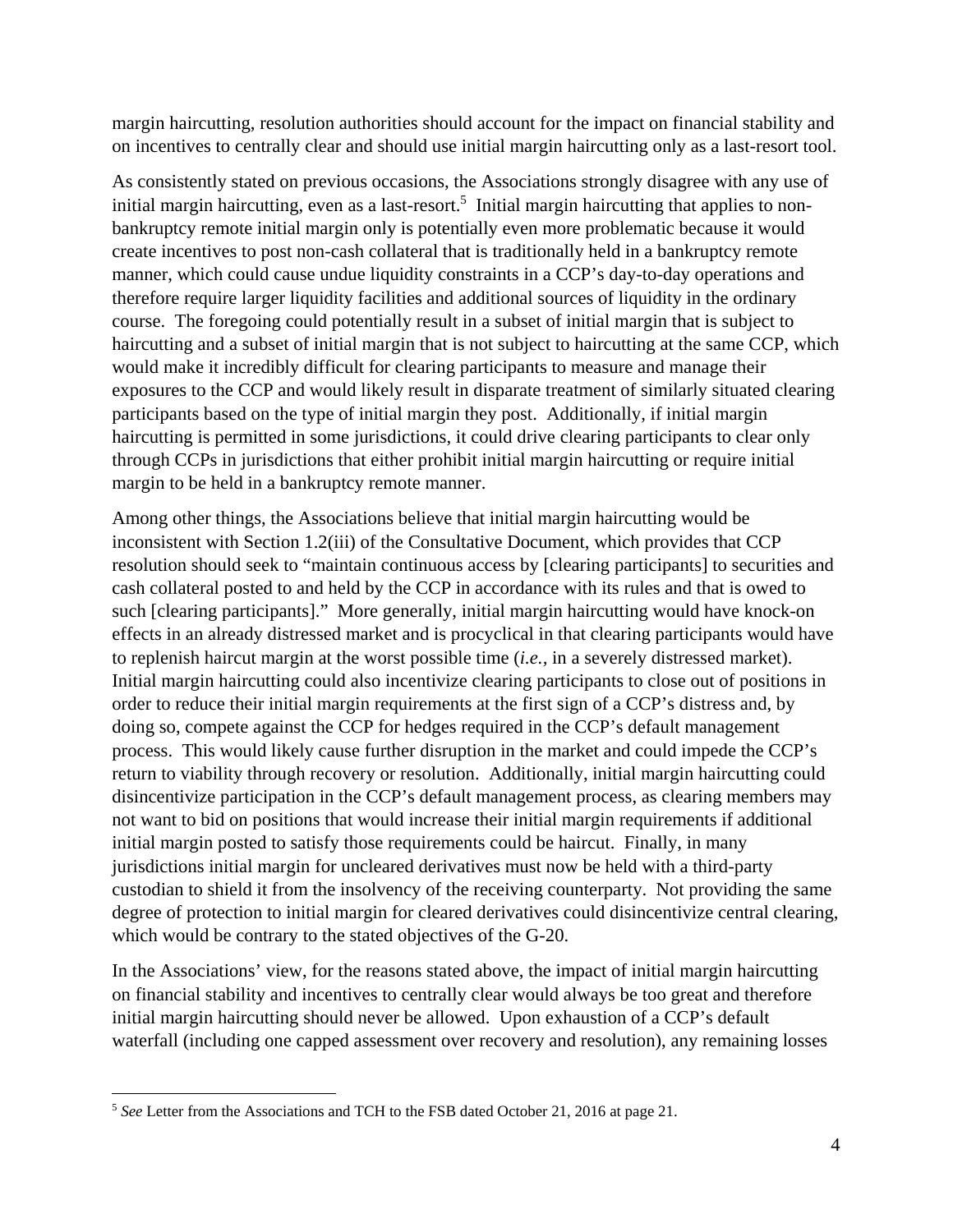should be covered by VMGH<sup>6</sup> over a minimal time period, CCP capital and allocation of losses to the CCP's ultimate equity holders (as contemplated by Sections 4.1-4.3 of the Consultative Document). Allocation of losses to CCP capital and the CCP's ultimate equity holders would require removal of any non-recourse provisions that limit the exposure of a CCP's parent and such equity holders to so-called CCP "skin-in-the-game." Some members support the removal of such provisions as crucial to ensuring that resolution authorities can allocate losses comprehensively.<sup>7</sup>

Moreover, the Associations maintain that CCPs in all jurisdictions should be required to hold initial margin in a bankruptcy remote manner. This would avoid the possibility of any initial margin haircutting, including the problematic disparate application of initial margin haircutting discussed above.<sup>8</sup>

#### **Clearing Member Assessments**

Section 2.9 of the Consultative Document contemplates resolution authority cash calls or assessments, *i.e.,* resolution authorities would have an explicit statutory power to require nondefaulting clearing members to make contributions in cash to the CCP up to a specific limit. While the Associations support caps on assessments and fully agree with the sentence at the end of Section 2.9, which provides that clearing members should be able to assess at all times the maximum amount that they may be required to contribute under any assessments or cash calls, the Associations absolutely do not support an additional resolution authority assessment if the CCP already exercised assessment powers in its rulebook. For clarity, the Associations do not support statutory assessments powers or any assessment powers beyond those in the CCP's rulebook under any circumstances. Moreover, the Associations strongly believe that assessment powers in the CCP's rulebook should apply across recovery and resolution, without differentiation or duplication. It is crucial that clearing members have the ability to estimate their exposure to a CCP based on the CCP's rulebook. Introducing additional contingent exposure in resolution statutes would be hugely problematic from a risk-management perspective and would likely be procyclical.

The Associations have previously expressed concerns regarding caps on the overall liability of clearing members across default fund replenishment requirements and assessments, as well as across recovery and resolution.<sup>9</sup> The Associations maintain that CCP rules and arrangements should provide for a standard capped liability framework that limits the amount of total resources that could be required of clearing members across single and multiple defaults during the longer of a defined period (*e.g.*, 30 days for cleared OTC derivatives)<sup>10</sup> or the end of the default

<sup>6</sup> Please refer to footnote 3 for a discussion of members' varying views on VMGH.

<sup>&</sup>lt;sup>7</sup> Other members do not believe that the value of the CCP's existing equity should necessarily be reducible to zero and therefore do not support removal of all non-recourse provisions.

<sup>&</sup>lt;sup>8</sup> A requirement to hold all initial margin in a bankruptcy remote manner would also facilitate an equitable exercise of NCWO protections because clearing participants would not suffer losses in respect of their initial margin in insolvency proceedings or in resolution.<br><sup>9</sup> See Letter from the Associations and TCH to CPMI-IOSCO dated October 18, 2016 at pages 14-16.

<sup>&</sup>lt;sup>10</sup> The Associations support additional work to determine whether the correct time period is 30 days and to determine whether different time periods should apply to different products.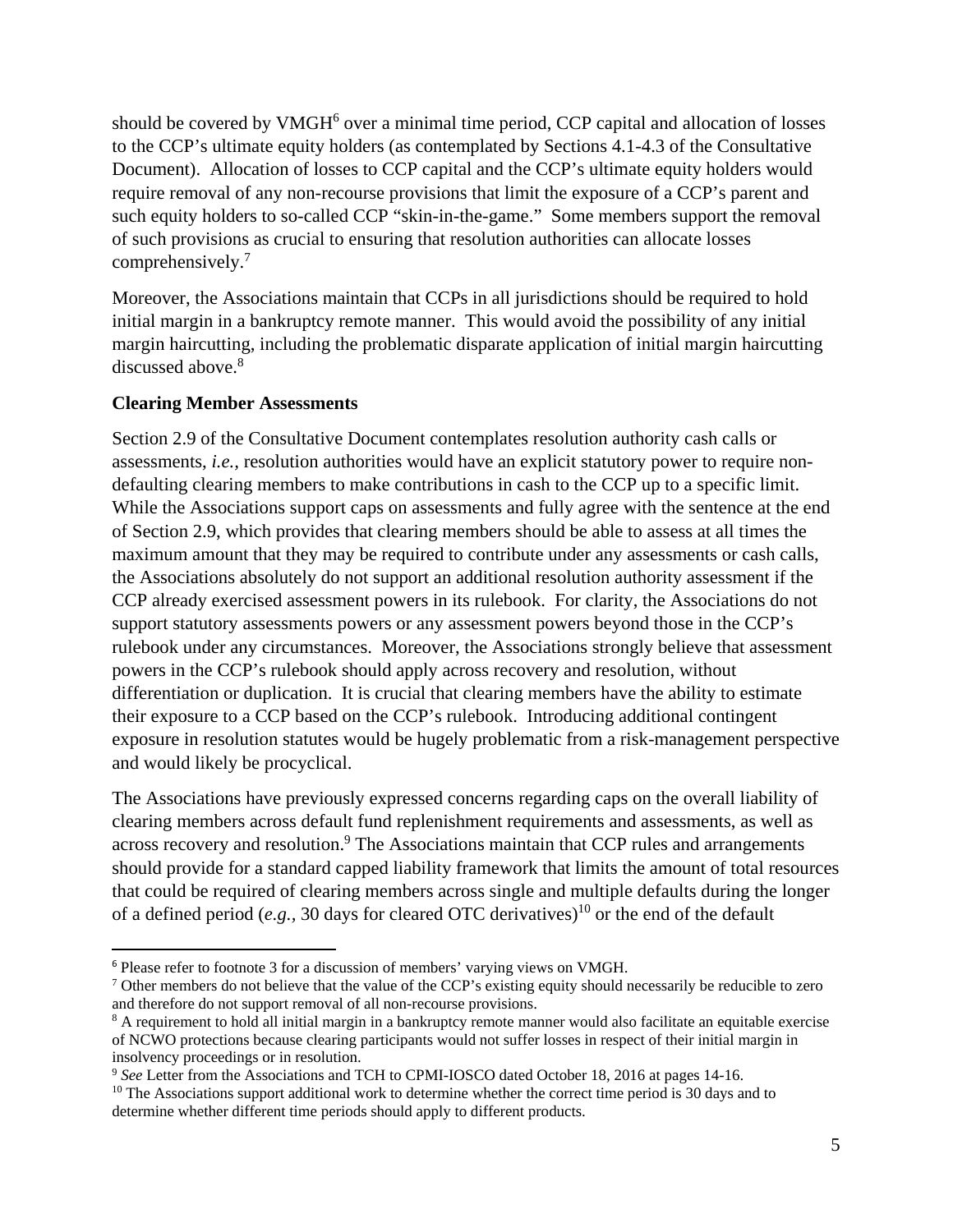management process (whether in recovery or resolution and irrespective of the number of defaults). This cap would apply to the replenishment requirements contemplated by Section 2.12 of the Consultative Document, as well as assessments.

The Associations believe that CCPs should be required to size their funded default fund appropriately to ensure that they have access to sufficient resources in the event of a member default. And once the default fund has been used, the number of assessments should be capped to one times the default fund irrespective of the number of defaults that occur during the defined period (*e.g.,* 30 days for cleared OTC derivatives), and irrespective of whether resolution commences, to ensure a clear and consistent cap on member liability. This cap should be applied consistently for both withdrawing and continuing clearing members to ensure that there are no incentives to exit the market, which could potentially cause a run on the CCP and aggravate market instability.

Assuming that a CCP holds "cover 2" resources,  $\frac{11}{11}$  additional resources equal to one times the default fund would cover defaults of clearing members that would cause the four largest losses. Based on CPMI-IOSCO public quantitative disclosures for CCPs that clear listed products, the largest clearing member loss is generally two to three times the size of the second largest clearing member loss. In these situations, additional resources equal to one times the default fund would generally cover losses from four additional clearing members (*i.e.,* six clearing members in total). Also based on the quantitative disclosures, losses from the top five members account for 50% of total potential losses. The Associations maintain that coverage for such losses would be sufficient across recovery and resolution. Losses beyond these would suggest extreme market moves and/or clearing members failing at a rapid and unprecedented rate. Under these circumstances, an additional resolution authority assessment would likely be procyclical and even further destabilizing.

As noted above, upon exhaustion of a CCP's default waterfall (including one capped assessment over recovery and resolution), any remaining losses should be covered by  $VMGH<sup>12</sup>$  over a minimal time period, CCP capital and allocation of losses to the CCP's ultimate equity holders (as contemplated by Sections 4.1-4.3 of the Consultative Document).

### **Non-default Losses**

A previously stated, the Associations strongly believe that non-default losses should not be allocated to clearing participants, either contractually through the CCP's rulebook or otherwise outside of the general creditor hierarchy.<sup>13</sup> Only the CCP's management is able to control and mitigate the CCP's exposure to non-default losses (*e.g.,* losses from custodial, investment, credit,

 $11$  If a CCP does not hold "cover 2" resources, the appropriate default fund multiple for the cap on additional resources should be considered in light of the quantum of resources that the CCP does hold.

 $12$  Please refer to footnote 3 for a discussion of members' varying views on VMGH.

<sup>&</sup>lt;sup>13</sup> Please note that, notwithstanding the foregoing, some members strongly believe that publicly disclosed strategies should clearly articulate how non-default losses should be allocated. The concerns we raise here relate solely to anything that would contractually or legally allocate non-default losses to clearing participants outside of the general creditor hierarchy in a resolution or insolvency regime, not to public disclosure of how non-default losses would be allocated.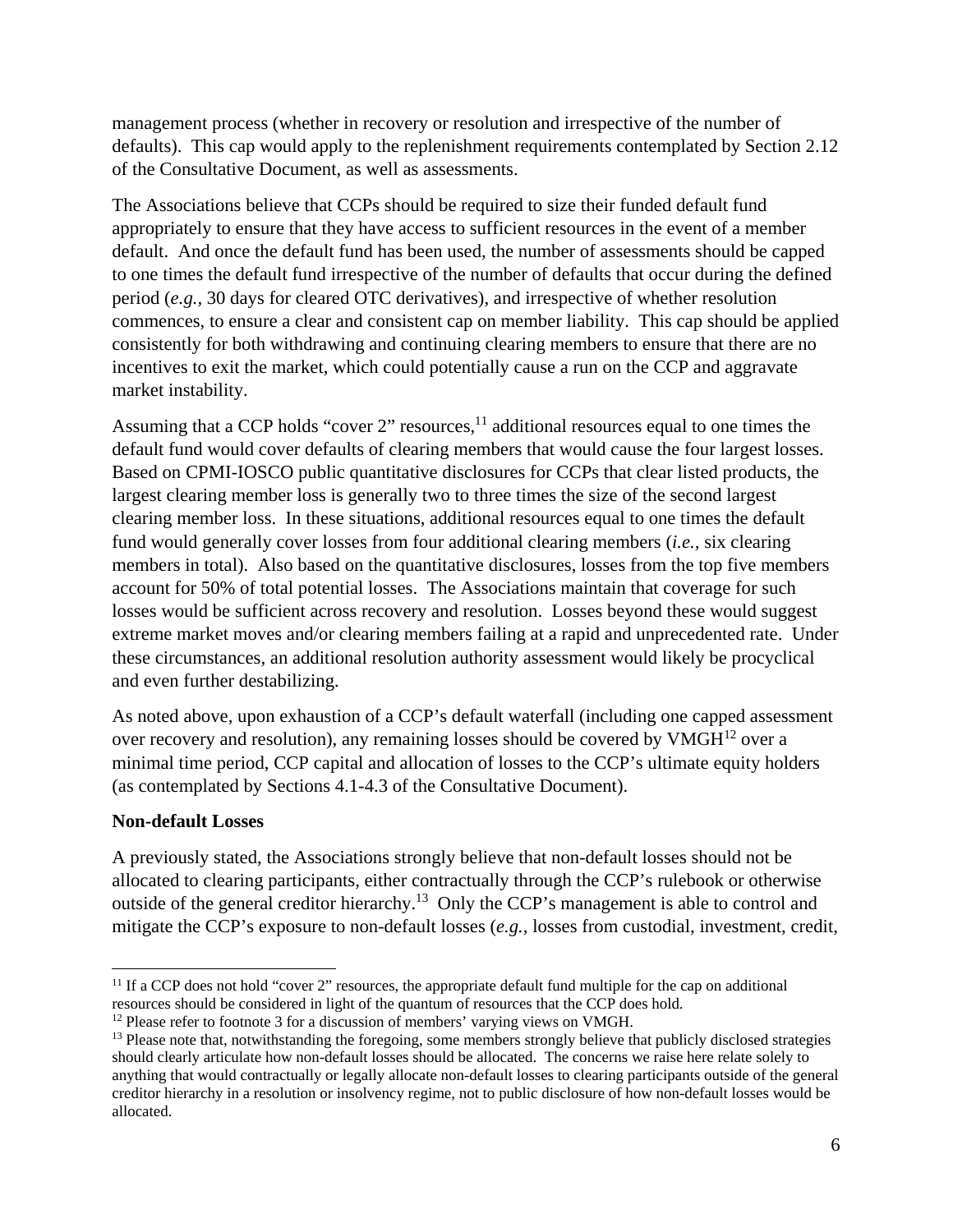liquidity, $^{14}$  market, operational, legal, general business and cyber risks). CCPs and their shareholders must bear the risk of these losses so that they are properly incentivized to exercise prudent risk management and focus on CCP risk management. Accordingly, the Associations strongly disagree with Section 2.14 of the Consultative Document, which contemplates an assessment on clearing members if non-default losses are not fully absorbed by extinguishing<sup>15</sup> CCP equity and applying any other loss allocation measures available under the CCP's rules and arrangements for non-default losses. In absolutely no event should resolution authorities have a statutory power to call for assessments from clearing participants to cover non-default losses.

Many members believe that CCP regulatory capital should be right-sized to cover credit, liquidity, market, operational, legal, general business and cyber risks and that CCPs should bear the burden on demonstrating to their regulators and clearing participants that their capital covers these risks. Other members believe that CCPs should hold dedicated reserves (that are not funded by clearing participants) outside of regulatory capital for this same purpose. In either case, this amount should be completely separate from a CCP's "skin-in-the-game" or other resources to cover default losses. In the unlikely event that regulatory capital (or, as some members prefer, a separate right-sized quantum of dedicated reserves to cover non-default losses) does not cover non-default losses, additional losses should be covered exclusively by CCP equity and/or a parent company of the CCP (as opposed to loss allocation measures imposed on clearing participants). The Associations support formal guarantees from CCP parents to cover non-default losses. Under any such guarantees, CCP parents should be prohibited from paying any dividends until payment in full of all claims arising out of the CCP's recovery and resolution. In order to ensure the foregoing and also create the right incentives for the CCP and its management, CCP rulebooks should unambiguously indicate that default "waterfalls" do not apply to non-default losses.

Based on the foregoing, the Associations support Section 2.13 of the Consultative Document, which contemplates extinguishing CCP equity, and potentially other unsecured liabilities in accordance with the creditor hierarchy in insolvency, to cover non-default losses. However, the Associations believe that Section 2.13 should further clarify that equity should be completely extinguished before any non-default losses are allocated to other creditors. Additionally, as noted above, the Associations believe that Section 2.13(i) should further clarify that any loss allocation measures available under the CCP's rules and arrangements for non-default losses are explicitly for non-default losses only and are therefore completely separate from the CCP's rules or any other contractual arrangements between the CCP and its clearing members.<sup>16</sup>

Additionally, we realize that in resolution, clearing participants would be creditors for any amounts the CCP owes them and may therefore bear losses, potentially at an early point in the creditor hierarchy. In light of this, we believe it is critical that non-recourse provisions do not

<sup>&</sup>lt;sup>14</sup> Liquidity risk could be associated with default losses and/or non-default losses. In the context of non-default losses, liquidity risk includes, *e.g.,* the risk that a liquidity provider defaults and the CCP experiences liquidity stresses that are unrelated to a clearing member default.<br><sup>15</sup> Note that we interpret "writing down equity" to be "extinguishing equity interests in CCP and ensuring that equity

holders bear losses."

<sup>&</sup>lt;sup>16</sup> Please refer to footnote 13 regarding *ex ante* public disclosure of how non-default losses would be allocated.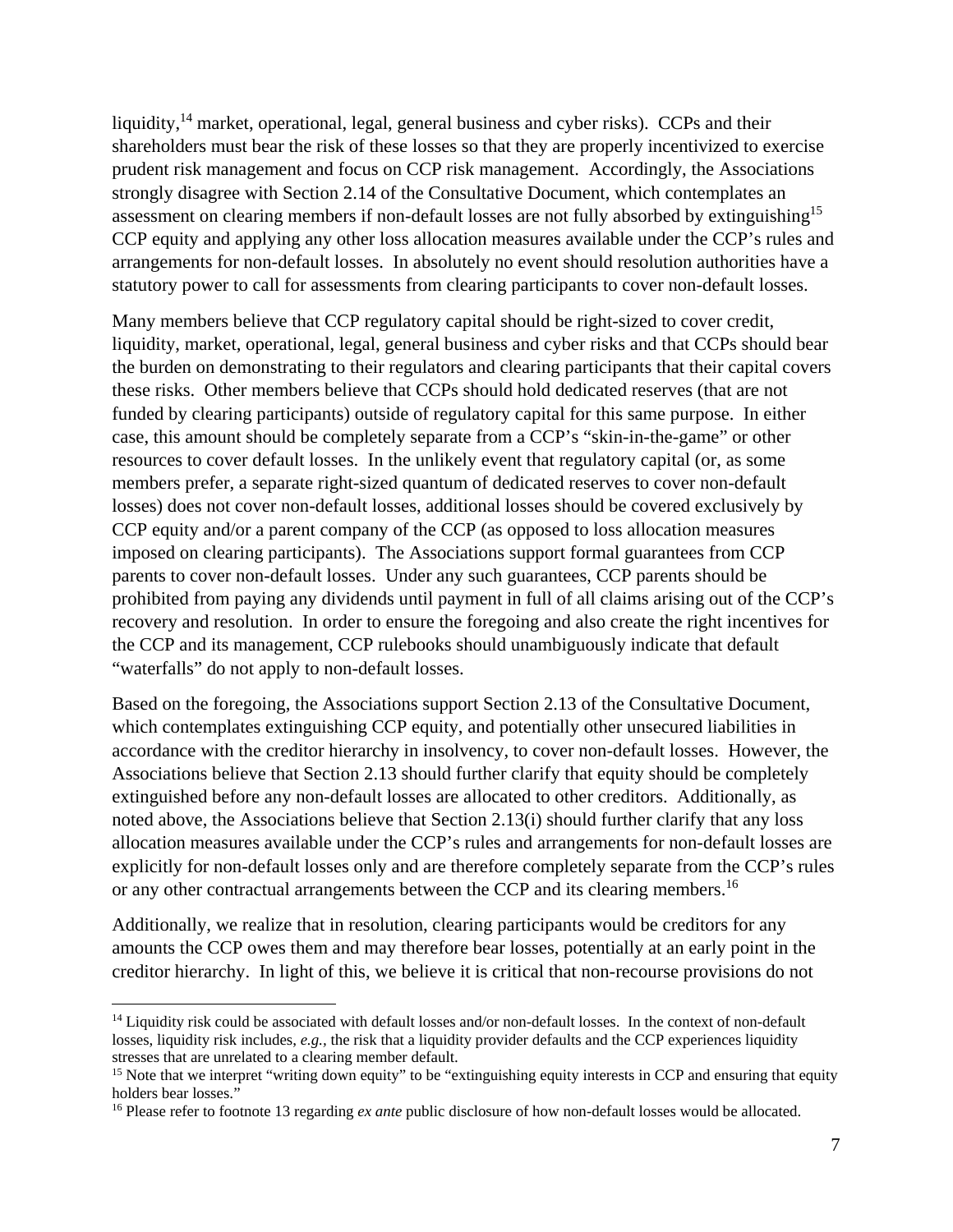shield CCP shareholders from non-default losses as such losses should not be passed along to clearing participants in the creditor hierarchy until all equity is extinguished such that equity holders are no longer entitled to any value or payment of any additional amounts (including in respect to recoveries, NCWO compensation or otherwise). To ensure that shareholders bear nondefault losses, it is also important that any intercompany debt owing to a CCP's parent is junior to claims for non-default losses.

### **Transparent Resolution Plans**

Section 7.7 of the Consultative Document provides that resolution authorities should consider the merits of publicly disclosing some elements of the resolution plan. The Associations maintain that it is crucial for resolution authorities to disclose certain key elements of resolution plans and therefore believe that Section 7.7 should take a more definitive position and provide that resolution authorities *must* publicly disclose certain elements of the resolution plan. Moreover, CCPs should be required to disclose additional elements to clearing participants who will be called upon to support the CCP's recovery prior to resolution and, in many cases, resolution. It is imperative that clearing participants have transparent and predictable information regarding the expected resolution strategy so that they can measure, manage and control their potential exposures in these circumstances. At an absolute minimum, clearing participants must understand triggers for resolution and any separate level of regulatory intervention and/or coordination among regulators and resolution authorities (including whether such triggers are discretionary or automatic), resources available to the resolution authority, tools that the resolution authority would utilize and any restrictions on the use of such resources and tools. We also believe that clearing participants should have access to information regarding the resolvability assessments contemplated by Section 8 of the Consultative Document. With regard to triggers, the Associations maintain that Section 3.3 of the Consultative Document should also take a more definitive position and provide that resolution authorities *must communicate* publicly the indicators that would inform their determination to trigger resolution.

Greater public disclosure of key elements of resolution plans would also help to ensure a higher level of consistency among CCP resolution frameworks across jurisdictions. This is particularly pertinent given that, under the approach proposed by the FSB, local authorities would be responsible for developing the resolution frameworks for their jurisdictions in accordance with the principles set forth in the Consultative Document. Disclosure of key elements and, hopefully, consistency across such elements (to the extent appropriate given differences in legal frameworks and CCP structures), would mitigate opportunities for regulatory arbitrage.

Separately, as noted above, we support the beginning of Section 2 of the Consultative Document, which contemplates incorporation of a resolution authority's powers in the CCP's rules and arrangements and Section 2.2 of the Consultative Document, which provides for a presumption that the resolution authority continues to follow unused provisions of the CCP's rules and arrangements. However, we think it is crucial to disclose more specifically when a resolution authority would deviate from a CCP's rules and arrangements. Moreover, we believe that any such deviations should be subject to explicit limitations. We also think that it is crucial to ensure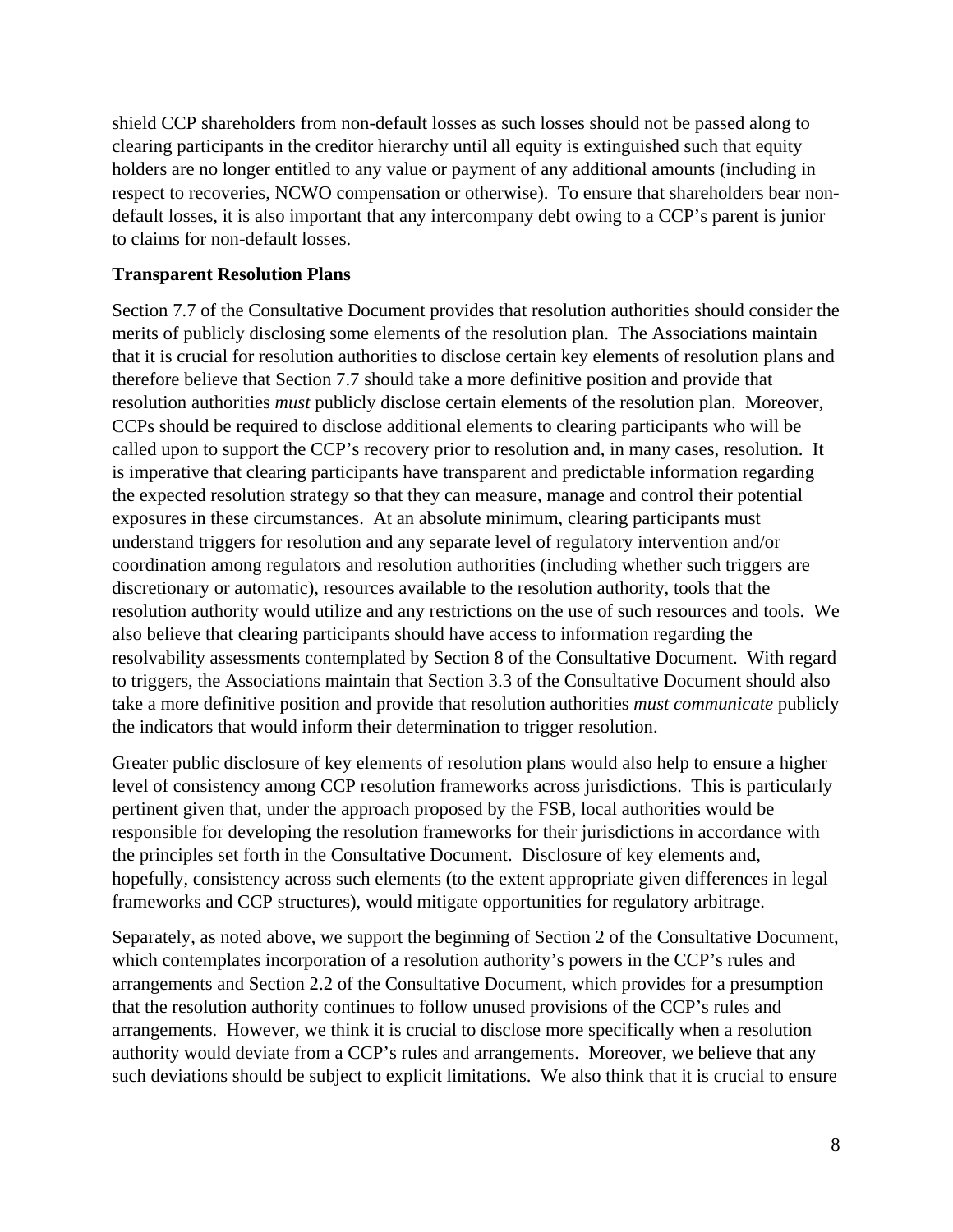that CCPs themselves would not have the power to exercise any of their rules and arrangements that are intended only for use by a resolution authority.

### **Claims for Clearing Participants Suffering Losses**

As previously stated, the Associations strongly believe that CCP rulebooks must provide for clearing participants to retain senior claims in respect of losses they suffer beyond the CCP's funded (*i.e.*, default fund) and unfunded (*i.e.*, one capped assessment)<sup>17</sup> default resources, in CCP recovery and resolution.18 Therefore, the Associations commend the FSB for contemplating compensation in Section 2.15 of the Consultative Document. However, the Associations have strong concerns about the limitations on such compensation in Section 2.15 and, specifically, the limitation that equity or debt would only be awarded to clearing members that contribute financial resources to a resolution in excess of their obligations under the CCP's rules and arrangements. First, we believe such claims should be awarded to all clearing participants suffering losses beyond the CCP's funded and unfunded default resources in both recovery and resolution. Separately, we strongly believe that such claims should not be limited to contributions in excess of what is contemplated in the CCP's rules and arrangements. Finally, we do not believe that the resolution authority should have any discretion with regard to whether clearing participants retain claims.

The introduction to Section 2 of the Consultative Document provides that, to the extent appropriate, the resolution authority's powers should be set out in the jurisdiction's legal framework *and reflected in the CCP's rules and arrangements.* Accordingly, unlike the contractual relationship between a non-CCP financial entity and its counterparties and other creditors, it is contemplated that the contractual relationship between a CCP and its clearing members would cover resolution and potential losses to clearing members (and their clients) in resolution. If a counterparty of a non-CCP financial entity suffered losses in, or prior to, a resolution, it would have a claim against the entity in resolution. The situation should not be different solely because CCPs are expected to contemplate resolution in the rules and arrangements that form the contractual relationship between the CCP and its clearing members.

Based on the foregoing, we strongly believe that Section 2.15 of the Consultative Report should require<sup>19</sup> claims for *clearing participants* that contribute financial resources to a resolution<sup>20</sup> in excess of their *funded contribution and one capped assessment in order to establish such clearing participants as creditors of the CCP* (changes italicized).<sup>21</sup> Such claims would:

<sup>&</sup>lt;sup>17</sup> We note that some members also support senior claims for assessments.<br><sup>18</sup> *See* Letter from the Associations and TCH to the FSB dated October 21, 2016 at pages 9-10, 19-21, 26-29. We note that at least one member would also support senior claims for default fund contributions and assessments. <sup>19</sup> Absent a requirement in FSB guidance that is implemented by national regulators, we believe it would be very difficult, if not impossible, for clearing participants to negotiate rights to claims in CCP rulebooks.<br><sup>20</sup> The Associations also believe that any claims arising in recovery should be retained. However, we have focused

on resolution as it is the topic of the Consultative Document.

<sup>&</sup>lt;sup>21</sup> For the avoidance of doubt, clearing participants that provide liquidity in recovery or resolution and already retain a right to repayment for such liquidity would not be entitled to the claims we describe here.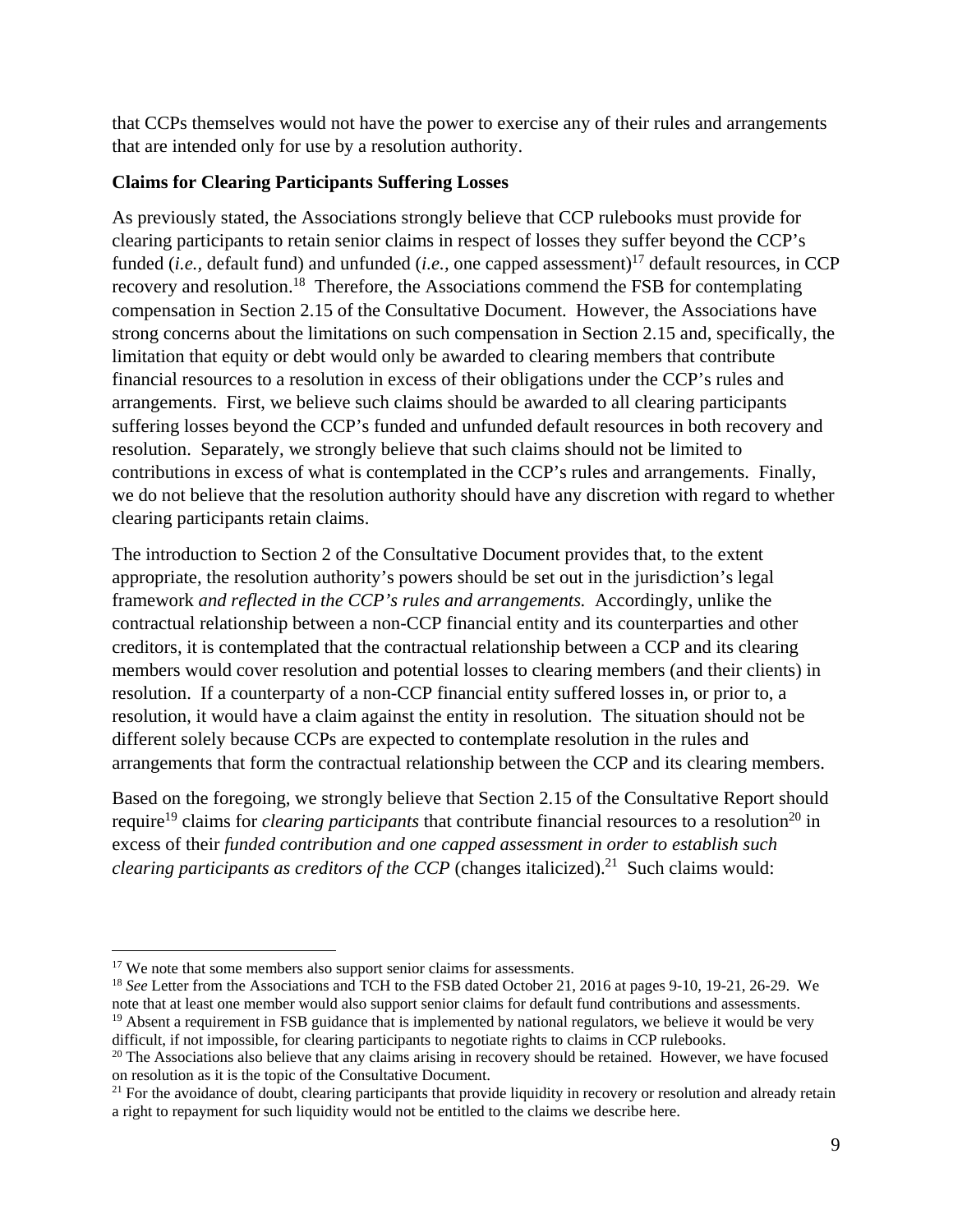- Ensure that clearing participants suffering losses beyond such contributions are "creditors" for the amounts of such losses in resolution. In particular, clearing participants must be creditors for these amounts in order to benefit from creditor protections in resolution such as NCWO.
- Mitigate moral hazards associated with allocating losses or positions among clearing participants and thereby protecting equity holders of for-profit CCPs.
- Incentivize CCPs to focus on resilience in order to avoid exhaustion of funded and unfunded default resources, and subsequent use of tools that would entitle clearing participants to claims.

In general, claims should be senior to existing CCP equity in the creditor hierarchy, $^{22}$  not be extinguishable in resolution or post-resolution and should entitle holders to future CCP profits before the CCP or its parent pays any dividends. If structured as debt, such claims should be able to be "bailed-in" if necessary and appropriate pursuant to the applicable resolution strategy.

The form of new instruments to be issued to clearing participants entitled to claims may differ from jurisdiction to jurisdiction and CCP to CCP. The most important objectives in structuring compensation claims and related instruments should be that (1) clearing participants losses are repaid in full prior to distribution of any amounts or value to the CCP's parent or other affiliates in respect of equity or debt of the CCP that they may hold at the commencement of resolution and (2) neither the claims nor the related instruments should render the resolved entity insolvent. Some members also believe that a third important objective should be that the claims and related instruments do not result in resolution or insolvency prior to the point in time at which resolution or insolvency would have otherwise occurred.

A number of members believe that compensation claims should always be bailed in, or exchanged for, new equity or debt issued by the resolved entity. Of these members, some also believe that the new instruments should be issued as equity in the resolved entity, and the equity of the failed CCP should be extinguished, so that the resolved CCP is separated from the control of the failed CCP's parent. Other members are concerned that a bail-in or exchange resulting in clearing participants owning the resolved CCP could negatively affect incentives for participation in a CCP's recovery efforts, as well as potentially raise regulatory issues associated with certain clearing participants holding equity in a CCP.

Some members also have concerns that claims structured as debt could render the resolved entity balance sheet insolvent and therefore impede an orderly resolution.

 To address the concerns articulated above, some members specifically support further consideration of nil paid "preference share" or similar instruments. Such instruments would provide a right to accumulated earnings in excess of regulatory capital requirements until they are paid in full. Based on preliminary work, such claims could be structured as either true shares

<sup>&</sup>lt;sup>22</sup> Any intercompany debt of the CCP should be converted into equity upon the commencement of resolution so that it is junior to claims of clearing participants in the creditor hierarchy.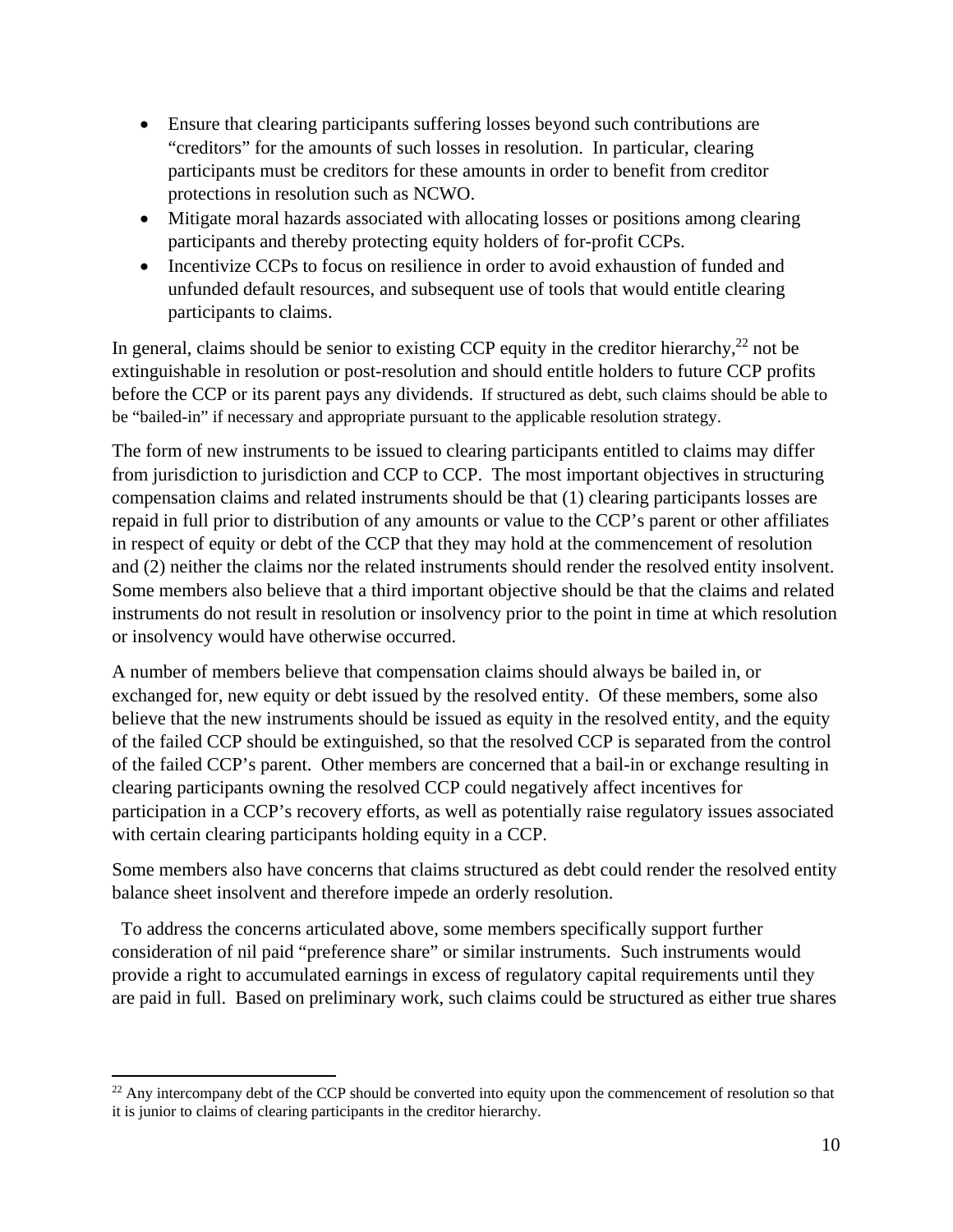or a contractual right. Consistent with the principles stated above, neither the CCP nor its parent would be permitted to pay dividends until the instruments were paid in full.

Finally, some members believe that i an inflexible requirement to bail-in or exchange claims for equity (or debt) of the resolved entity may not be necessary, provided that clearing participants' claims against the failed CCP remain outstanding and entitled to received recoveries (if any) and NCWO compensation payments senior to the CCP's equity in accordance with the creditor hierarchy.

The Associations also have some concerns regarding the statement at the end of Section 2.15, which provides that, alternatively, the resolution authority may have the power to award clearing participants with claims on the parent of the group to which the CCP is affiliated. We believe that claims would not be appropriate unless the resolution authority is executing a strategy pursuant to which it enters at such parent and the claims completely extinguish the parent's existing equity holders.<sup>23</sup>

## **NCWO Counterfactual**

Section 5 of the Consultative Document covers the NCWO counterfactual and, in several instances, contemplates that the assessment of the losses that would have been incurred and of the recoveries that would have been made by CCP participants, equity holders and creditors if the CCP or relevant clearing service had been liquidated or terminated *should assume the full application of the CCP's rules and arrangements and any other contractual agreements subject to the applicable insolvency law* (emphasis added). The Associations believe that clarification is necessary to confirm the meaning of the italicized language and address scenarios in which the CCP's rules and arrangements and/or applicable insolvency law would apply to a different segment, entity or scope of contracts than resolution.

Subject to the concerns noted below, the Associations believe that the NCWO counterfactual for both default and non-default losses should generally be liquidation in accordance with the applicable insolvency regime and applicable CCP rules and arrangements at the time of resolution.<sup>24</sup> The foregoing is consistent with the underlying objective of a NCWO protection, which is to protect creditors from suffering losses that they would not have occurred absent resolution. Upon entry into insolvency, the applicable insolvency regime would dictate how contractual provisions in the CCP's rules and arrangements (including claims of clearing participants that have suffered losses) would be enforced. We interpret the "subject to the applicable insolvency law" qualifier at the end of the italicized language above, as meaning that a resolution authority should not be required to separately account for anything *different* than what would actually occur in accordance with the CCP's rules and arrangements in a liquidation

 $23$  Some members also believe that if the resolution authority enters at the CCP, then the Associations maintain that in order to allocate losses to the CCP's ultimate equity holders, as contemplated by Section 4 of the Consultative Document, CCP equity must be extinguished and ownership of the CCP must transfer from the CCP's parent.

<sup>&</sup>lt;sup>24</sup> For the avoidance of doubt, the Associations absolutely expect the resolution authority to continue to follow the steps and processes under the CCP's rules and arrangements, as contemplated by Section 2.2 of the Consultative Document.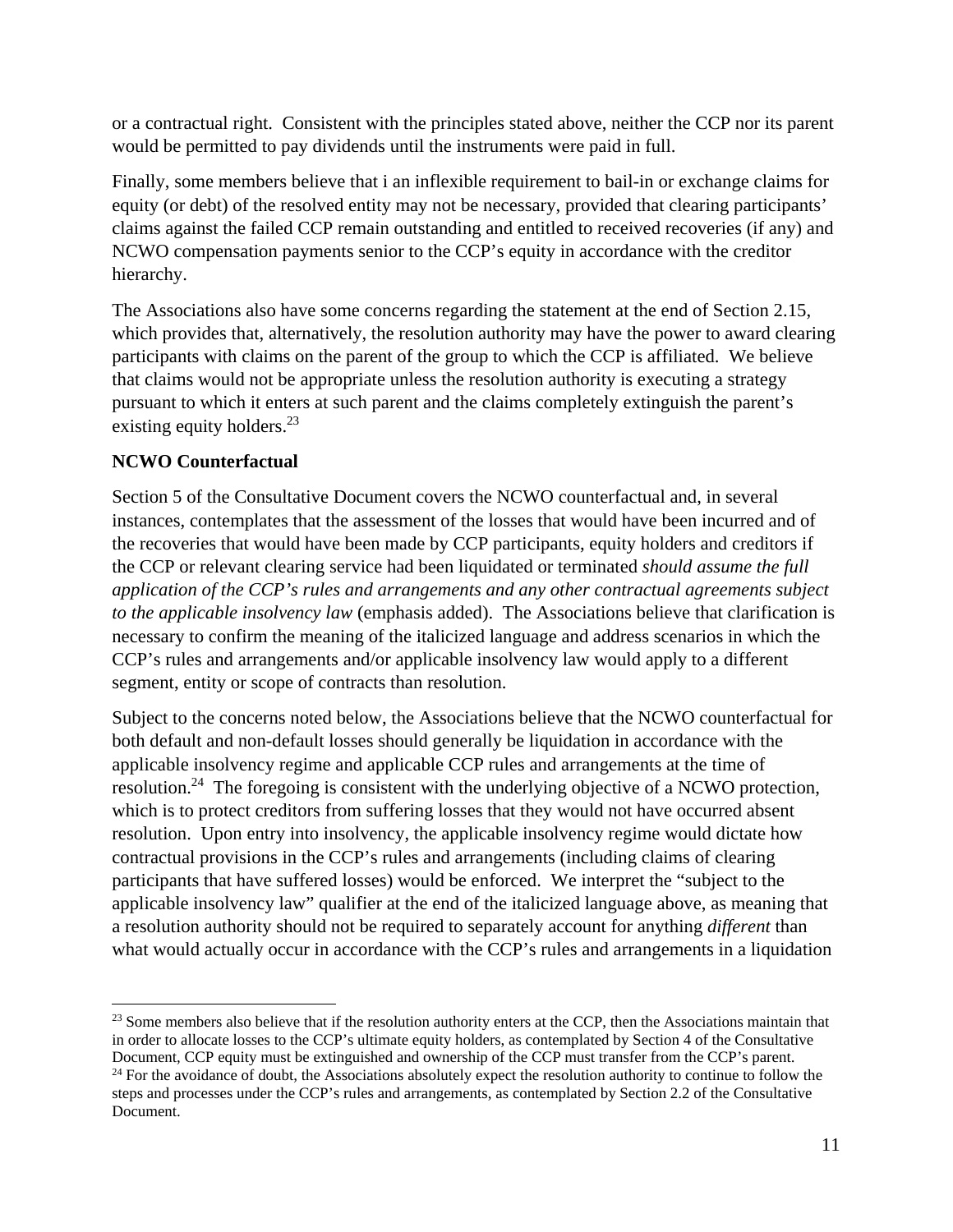under the applicable insolvency regime if resolution did not occur.<sup>25</sup> An assumption regarding different application of such rules and arrangements would be contrary to the reality of the situation.

Consistent with the foregoing, we believe that "and the extent" should be deleted from Section 5.2 of the Consultative Document. As noted above, the objective of a NCWO safeguard is to protect creditors from suffering losses that they would not have occurred if resolution had not commenced. Accordingly, the safeguard should apply regardless of whether the resolution authority departs from the CC's rules and arrangements, if the outcome to clearing participants and other creditors differs from what it would have been absent resolution.

Relatedly, the Associations also believe that as part of resolution planning, regulators should ensure that, notwithstanding their rules and arrangements, CCPs are eligible for insolvency proceedings under applicable law at the time that resolution is expected to be triggered. If a resolution authority contemplates commencing resolution at an earlier time, then presumably absent resolution, recovery would proceed in accordance with the CCP's rules and arrangements. Some members do not think that this scenario should be contemplated and have serious concerns about a counterfactual that does not contemplate insolvency proceedings, but other members support additional work to determine the appropriate NCWO counterfactual in any jurisdiction in which the scenario may arise.

Separately, we believe that additional work is necessary to address situations in which a CCP's rules and arrangements and/or applicable insolvency law would apply to a different scope of contracts than resolution. For example, in some jurisdictions we understand that CCP resolution could apply to a clearing service whereas in other jurisdictions resolution would apply at the legal entity level, regardless of whether all clearing services or silos in the legal entity were affected by the contagion. However, contrary to Section 5.5 of the Consultative Document, we are not aware of any insolvency regimes that apply to anything other than a legal entity, which would result in a disconnect between the resolution of a clearing service and the application of relevant insolvency law. Moreover, we note that some CCP rulebooks provide for a close out across multiple clearing services upon insolvency or liquidation, again, regardless of the scope of the contagion. Such provisions in CCP rulebooks would also lead to a disconnect in applying the contemplated NCWO counterfactual. The Associations support additional work to address these disconnects and ensure that the NCWO counterfactual does not conflict with the reality of what would occur absent resolution.

The Associations also have concerns regarding the effect of certain existing non-recourse provisions on NCWO protections. Section 5.5(iii) of the Consultative Document provides that when computing the NCWO counterfactual, the resolution authority should take into consideration any limited recourse provisions in the CCP's rules, and the CCP's rules and

 $25$  For example, if an auction or similar mechanism to return a CCP to a matched book failed, it would be extremely difficult, if not impossible, to accurately calculate what would have happened if the default management process played out and re-established a matched book at the CCP. Moreover, if a CCP entered insolvency after a failed auction, the insolvency court would not make any such assumptions when determining amounts owed to creditors. Incorporation of resolution powers in CCP rulebooks only further complicates and exacerbates these issue.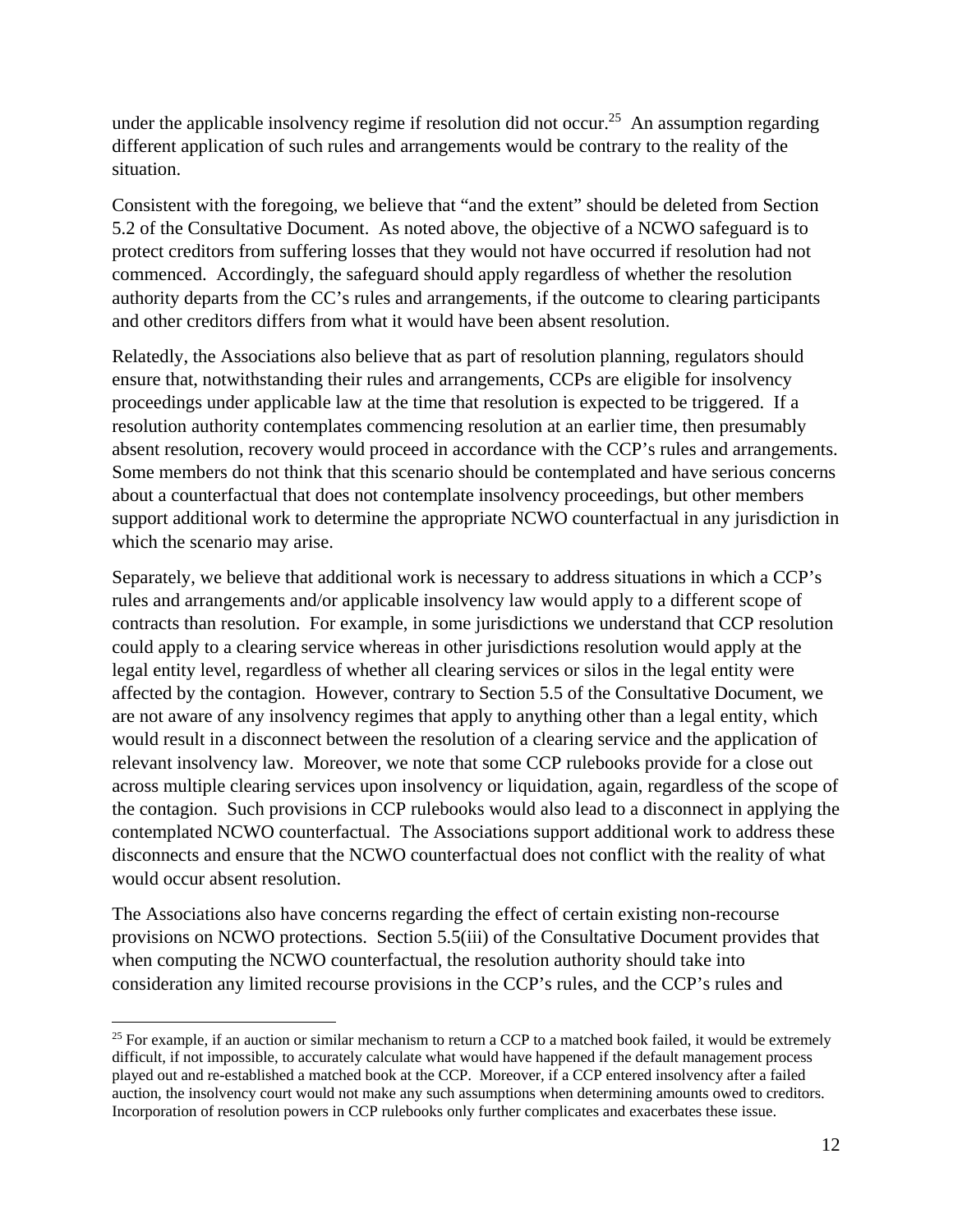arrangements for loss allocation, including the tear up of contracts. CCPs have limited recourse provisions for a variety of purposes, including among siloed clearing services<sup>26</sup> as well as between a CCP and its parent and ultimate equity holders. The latter could significantly limit (and in some cases reduce to zero), the amounts that a CCP owes clearing participants that suffer losses. Currently, clearing participants are not creditors of the CCP entitled to CCP protection except with respect to a return of their initial margin and, subject to non-recourse provisions, any net amounts that the CCP owes them.

Non-recourse provisions at CCPs today generally restrict clearing participants' recoveries to a limited amount of financial resources allocated to a particular clearing service of the CCP. If these resources are exhausted prior to payment in full of clearing participants' claims against the CCP, the unpaid portions of such claims are extinguished. Thus, limited recourse provisions in effect represent an agreement between a CCP and its clearing participants that the clearing participants will not be creditors of the CCP to the extent their claims are extinguished. For these amounts clearing participants are therefore subordinated not only to the CCP's other general unsecured creditors (which may include the CCP's parent or other affiliates that hold intercompany debt issued by the CCP), but also the CCP's shareholders. Without a more meaningful status as creditors, NCWO does not protect clearing participants in the way that it protects other creditors of the CCP or creditors of other types of financial entities that could be in resolution. Moreover, absent removal of limited recourse provisions between a CCP and its parent and ultimate equity holders, equity holders could be more likely to receive recoveries in insolvency while losses allocated to clearing participants would remain unreimbursed, which is problematic on principle and for purposes of applying NCWO.

The Associations do not believe that the requirement to consider limited recourse provisions in CCP rulebooks is at all strong enough to address the foregoing issues. We believe that to address these issues fully and ensure that CCP equity holders are in a true first-loss position and do not receive amounts that could otherwise be applied to reimburse clearing participants for losses allocated to them, CCPs should be required to (1) remove non-recourse provisions from their rulebooks (subject to certain exceptions for product silos provided that assets of a parent company are available to clearing participants in the affected silo)<sup>27</sup> and (2) adopt rules that would permit retention of senior claims by clearing participants in respect of losses from the application of loss allocation tools utilized after exhaustion of default fund resources and one capped assessment in recovery or resolution.

#### **Other Points**

*Partial Tear-Ups.* Section 2.5(ii) of the Consultative Document provides that the price of a partial tear-up should be based, as far as possible on a fair market price determined on the basis of the CCP's own rules and arrangements or other appropriate price discovery method. We view this language as somewhat vague and therefore potentially problematic. At this time, the

<sup>&</sup>lt;sup>26</sup> Some members support these non-recourse provisions, which are separate from the problematic non-recourse provisions that we discuss herein.

 $27$  We believe that regulators and resolution authorities should require removal of such provisions as part of the resolvability assessments contemplated by Section 8 of the Consultative Document.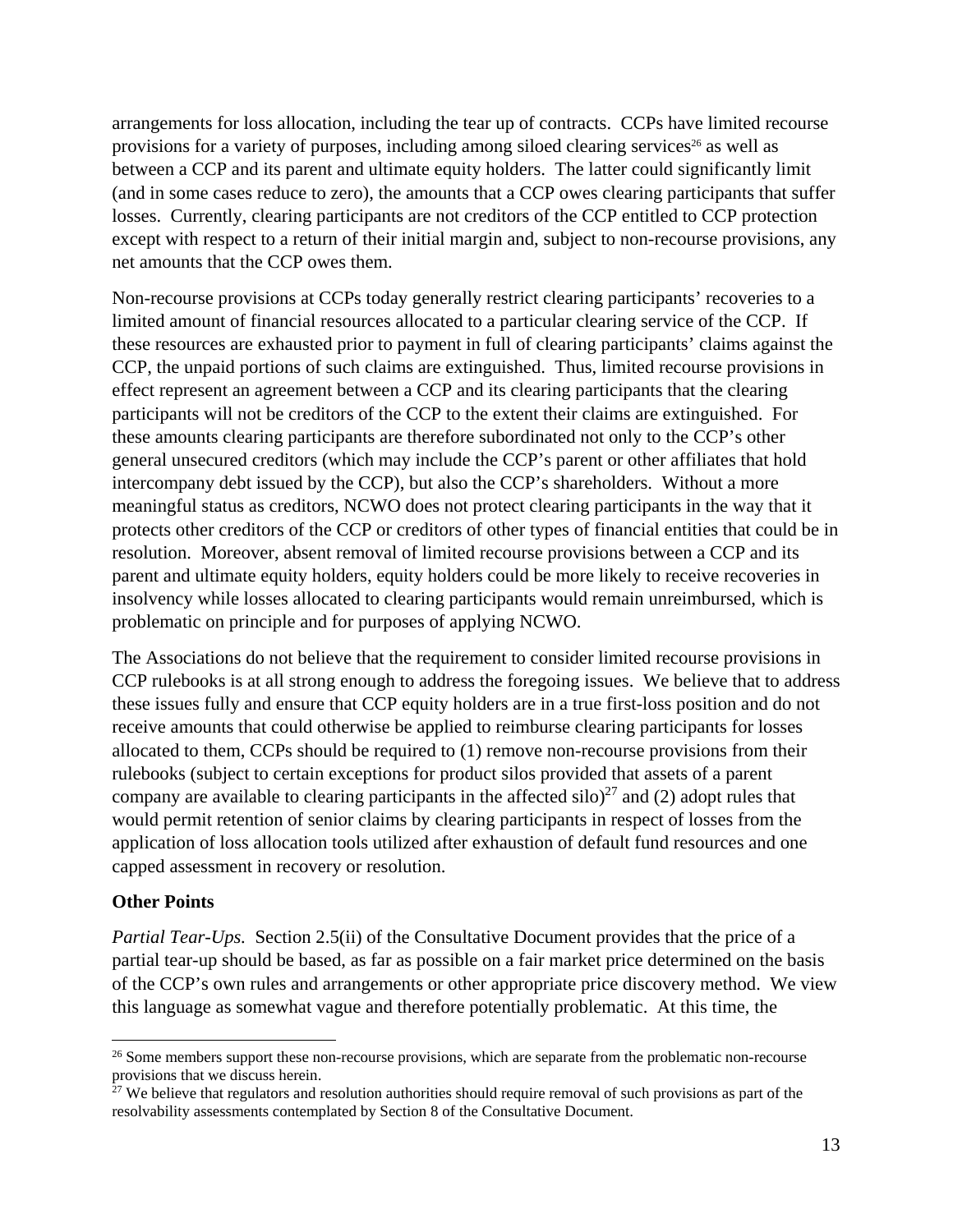Associations strongly support ongoing industry work to establish appropriate pricing for partial tear-ups, which will differ across CCPs and across product types.

In general, based on work to date, the Associations believe that the most important issues to consider when establishing pricing for partial tear-ups include: (1) liquidity in the market for the contracts to be torn up; (2) potential to hedge exposure on the open positions; and (3) time elapsed since the most recent margin call or settlement price valuation and market movements since that time. In addition, the CCP's available resources should in no event influence pricing for partial tear-ups. We also believe that one approach to pricing for partial tear-ups likely would not work for all products and/or all market participants. The Associations and their members continue to explore the advantages and disadvantages of several different approaches and look forward to discussing this work with regulators and resolution authorities.

The Associations also strongly agree with Section 2.5(i) of the Consultative Document, which provides that partial tear-up should be used for the purpose of returning the CCP to a matched book and not to allocate losses. However, we think that the statement at the beginning of Section 2.5 regarding use of partial tear-up if, *inter alia*, market-based actions to return to a matched book would likely result in losses that exceed the prefunded and committed financial resources that are available under the CCP's rules and arrangements to cover those losses should be amended. If partial tear-up is utilized under these circumstances, it is important that it be accompanied by a loss allocation tool such as VMGH.<sup>28</sup> Additionally, we note that some members do not believe that the quantum of expected losses from market-based actions should be a trigger for partial tear-ups. Finally, it is crucial for clearing participants affected by partial tear-up to receive claims in the manner discussed above that establish them as creditors. Such claims should be for the amount of losses suffered by the clearing participants as a result of the partial tear-up.

Separately, the Associations support clarification in final guidance that partial tear-ups should apply to the smallest portion of illiquid contracts possible, recognizing that the scope of contracts may need to expand in certain circumstances and/or may be affected by financial stability concerns. Any decisions regarding the scope of contracts to be torn up should be subject to strict governance procedures that are established and disclosed to clearing participants on an *ex ante* basis and that account for the views of clearing participants whose positions could be torn up. Importantly, in no event should partial tear-ups take the form of an "invoicing back" that would apply only to those contracts that the defaulting clearing member entered into at inception. Such a scenario would affect only those non-defaulting clearing members that were the original counterparties to the relevant contracts and would therefore mean that such clearing members ultimately remained exposed to bilateral counterparty risk towards another clearing member instead of the CCP. This would in turn challenge the principle of a CCP as the buyer to every seller and the seller to every buyer, which could have adverse regulatory and capital requirements for clearing participants.

<sup>&</sup>lt;sup>28</sup> Please refer to footnote 3 for a discussion of members' varying views on VMGH.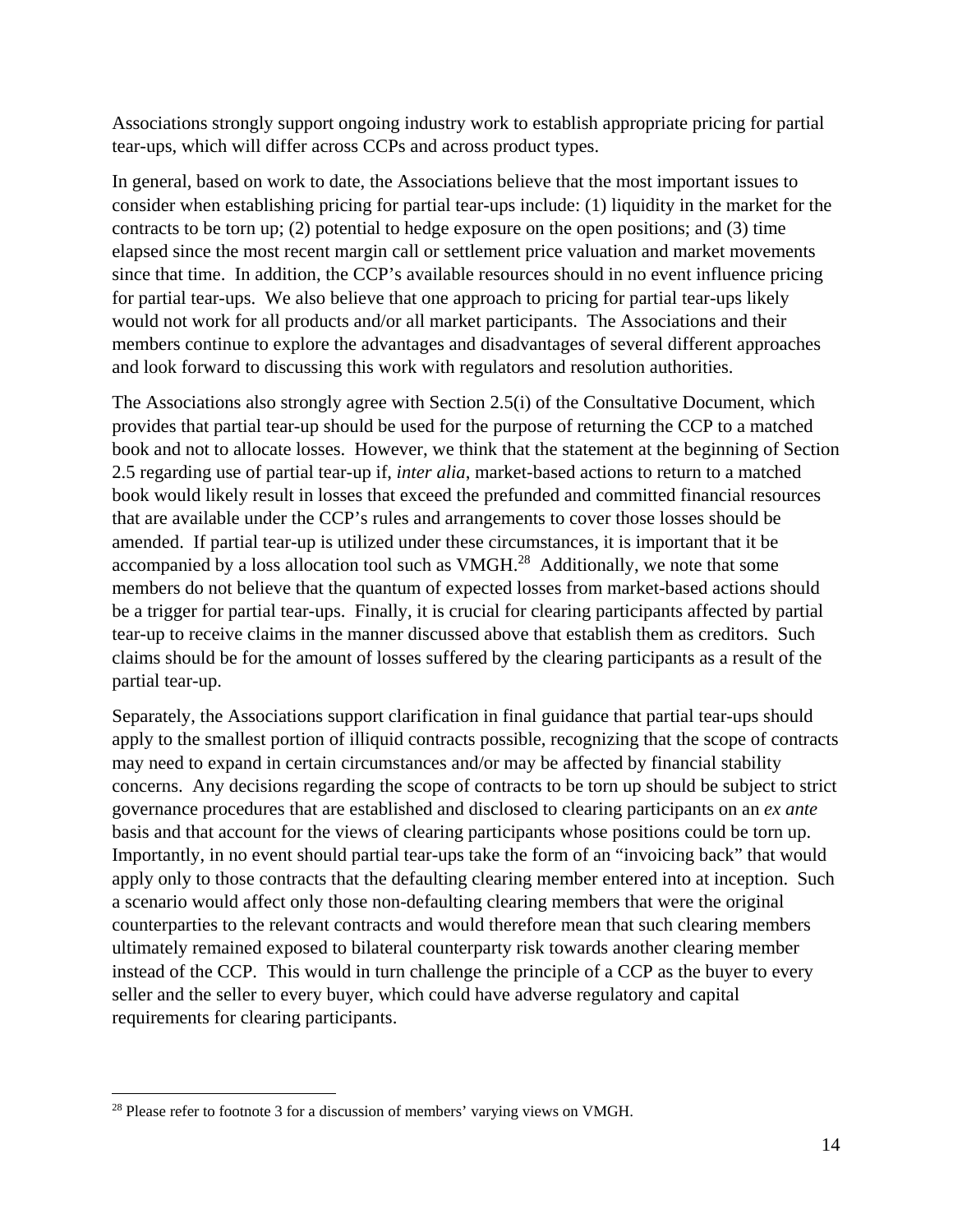Finally, Section 2.3 of the Consultative Document provides that the resolution authority should have the power to restore the CCP to a matched book by soliciting voluntary actions, conducting auctions or by tearing up or otherwise terminating contracts. The Associations strongly agree that the resolution authority's primary objective should be to return the CCP to a matched book as expeditiously as possible. On this point, we anticipate that resolution authorities will need to act very quickly during the first approximately two days of a resolution to restore market confidence, and therefore may not have time to evaluate different potential courses of action. While, as noted above, most members strongly support a presumption that the resolution authority will continue to follow any unused provisions of the CCP's rulebook, we believe that, upon resolution, the resolution authority must weigh that presumption against the need to return to a matched book quickly and the likelihood that auctions or other voluntary mechanisms would achieve this objective in two business days or less.

*Full Tear-Up.* Section 2.6 contemplates a full tear-up in certain situations. The Associations recognize that either a CCP resolution or a CCP liquidation would be an extreme event and likely involve drastic measures. We support full tear-up and liquidation of a CCP or, to the extent possible under applicable law, clearing service, *provided that the CCP or clearing service is not critical, such full tear-up would not have systemic consequences and affected clearing participants retain claims that preserve their status as creditors.29* However, we request clarification regarding how resolution authorities would make such a determination and support FSB guidance regarding criteria to be considered. We also believe that if a resolution authority believes that full tear up of a CCP would be the best course of action, the resolution authority should consider not intervening and allowing the full tear up to proceed in insolvency or in accordance with the CCP's rulebook outside of resolution or insolvency proceedings. Some members believe that resolution should not replace insolvency if the latter would not be systemically destabilizing.

*VMGH*.<sup>30</sup> Section 2.10 provides that resolution authorities should have an explicit power to haircut variation margin payable to non-defaulting clearing participants. The Associations support VMGH in resolution over a minimal time period.<sup>31</sup> As noted above, some members support such a use of VMGH only after CCP capital has been exhausted and the CCP's equity holders are not entitled to any further amounts or value in respect of their equity interests (as a result of recoveries, NCWO compensation payments or otherwise). Other members of the Associations also support a limited use of VMGH prior to resolution in recovery, subject to safeguards, and want to ensure that section 2.10 would not preclude such a limited use of VMGH in recovery. These members support section 3.1 of the Consultative Document, which provides that a CCP's recovery plan should be designed to address comprehensively any uncovered credit

 $29$  As with partial tear-up, such claims should be for the amount of losses suffered by clearing participants affected by the full tear-up. Also like partial tear-up, the Associations believe that the most important issues to consider when establishing pricing for full tear-up include (1) liquidity in the market for the contracts to be torn up; (2) potential to hedge exposure on the open positions; and (3) time elapsed since the most recent margin call or settlement price valuation and market movements since that time. Again, the CCP's available resources should have no influence on the pricing for full tear-up.

<sup>&</sup>lt;sup>30</sup> Please refer to footnote 3 for a discussion of members' varying views on VMGH.

<sup>&</sup>lt;sup>31</sup> Please refer to footnote 3 for a discussion of members' varying views on VMGH.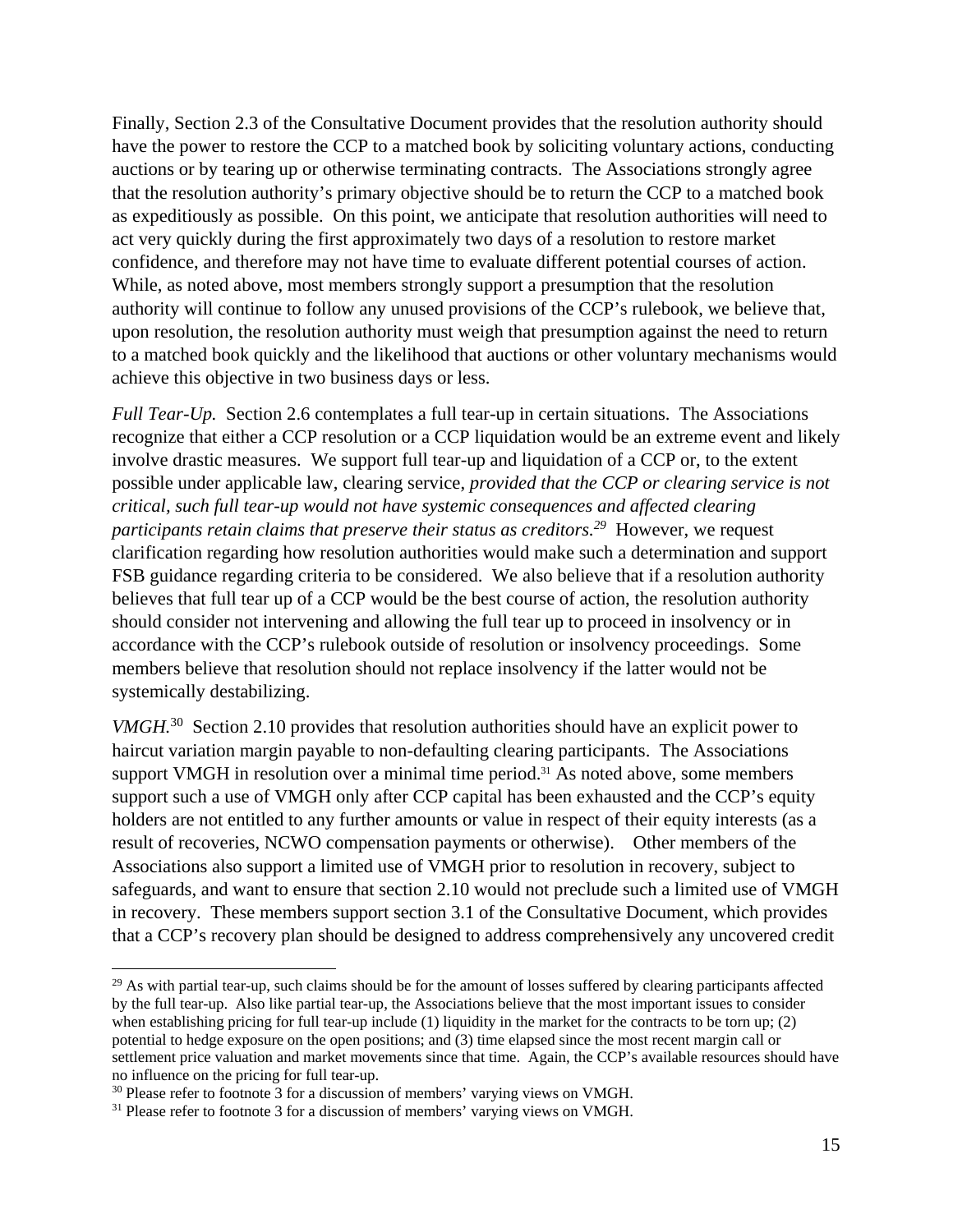losses, and believe that a limited amount of VMGH should be permitted in recovery to accomplish such loss allocation.

*Departure from* Pari Passu *Treatment of Creditors.* Section 5.3 provides that a resolution authority should not be prohibited from departing from the general principle of *pari passu* treatment of creditors within the same class and order of loss allocation in accordance with the CCP's rules and arrangements, if necessary to achieve the resolution objectives or maximize value for all creditors. The Associations continue to have serious concerns about any such deviations and maintain that any non-*pari passu* treatment of similarly situated creditors should be subject to explicit and pre-defined limitations.<sup>32</sup>.

Moreover, while it could be tempting to a resolution authority, allocation of losses to seemingly more financially stable clearing participants would be extremely inequitable and should not be permitted.

*Recovery of Temporary Funding.* Section 6.5 of the Consultative Document provides that resolution authorities should recover any available temporary public funding from the assets of the CCP, its participants and/or other market participants. While the Associations understand that political pressure may require resolution regimes to provide for recovery from market participants generally, a recovery from clearing participants is potentially problematic and we request clarification regarding how that would work. Among other things, any such recovery should not violate caps on clearing participant assessments, as discussed above.

*Financial Resources for Resolution.* The Associations strongly support the additional work contemplated by Section 6 of the Consultative Document. We specifically believe that such work should consider the appropriate levels of (1) CCP capital and (2) additional resources necessary to facilitate immediate recapitalization of the successor or resolved CCP and replenishment of its "skin-in-the-game" contributions. In analyzing and considering appropriate levels of CCP capital, we believe it is crucial to consider and stress-test specific non-default loss scenarios to ensure that CCP capital would cover any potential non-default losses. As part of this work, we support additional guidance and transparency regarding the "appropriate prudent assumptions about financial resources that may be required to achieve the resolution objectives and the resources that it expects to remain available under the CCP's rules and arrangements at the time of entry into resolution," as provided in the introduction to Section 6 of the Consultative Document.

*Resolvability Assessments.* The Associations strongly support resolvability assessments and powers of resolution authorities to require changes to CCP rulebooks, including some of the changes discussed above. As CCP resolution strategies will likely differ jurisdiction to jurisdiction and CCP to CCP, resolvability assessments for individual CCPs serve a crucial role in CCP resolution planning. Among other things, some members believe that resolution

<sup>&</sup>lt;sup>32</sup> As an example, *see* the limitations on when the U.S. Federal Deposit Insurance Corporation (FDIC) could deviate from *pari passu* treatment of creditors under Section 210(b)(4) of the Dodd-Frank Wall Street Reform and Consumer Protection Act. These generally include scenarios in which the FDIC determines that such deviation is necessary to maximize value, minimize losses or continue essential operations.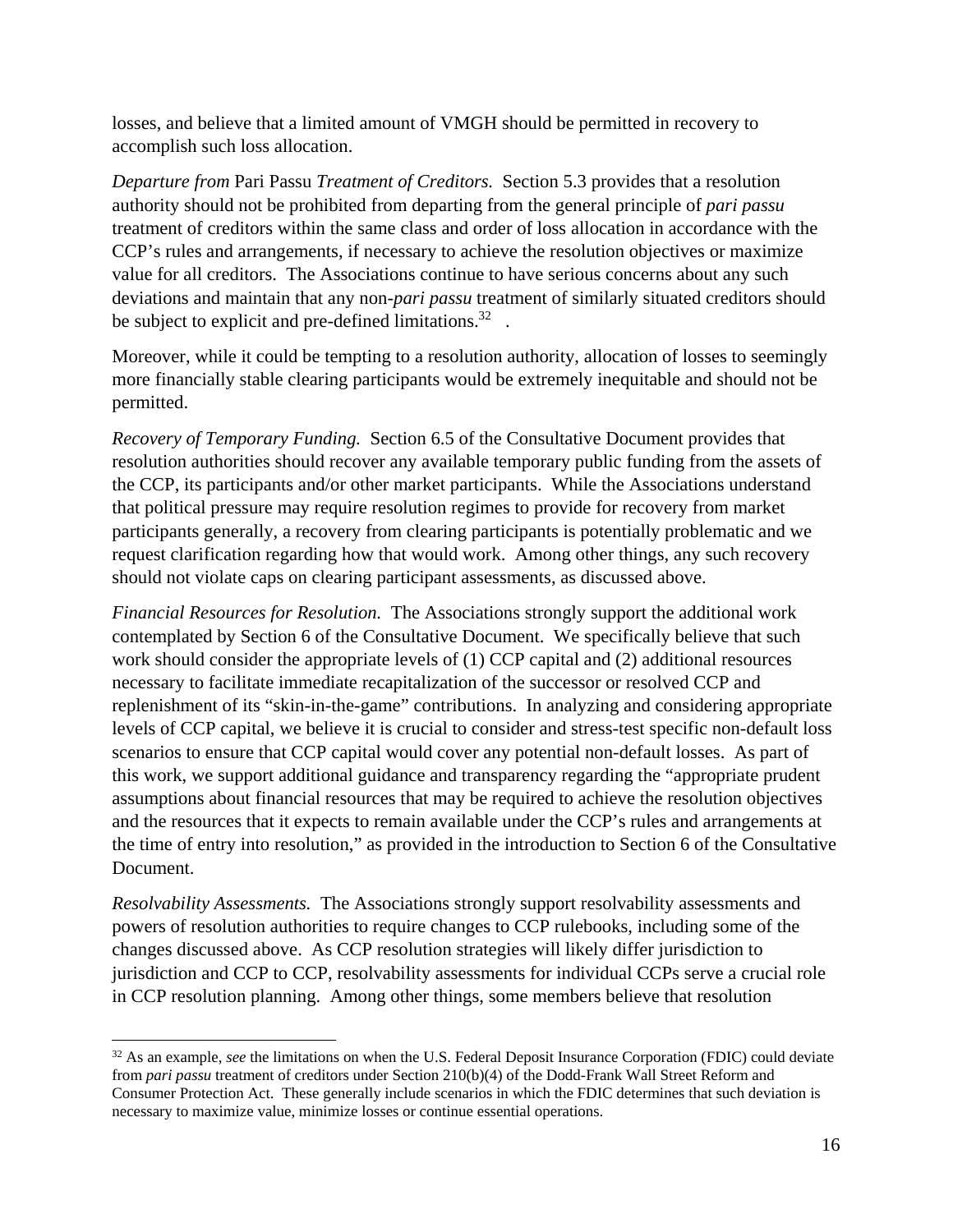authorities should have the power to require structural and organizational changes by CCPs, their parents and their other affiliates if necessary to achieve resolvability. Notwithstanding the foregoing, the Associations urge regulators and resolution authorities to ensure that any rule changes are subject to a CCP's standard clearing member review and approval process.

*Structuring Resolution Strategies.* Resolution authorities should have flexibility to structure CCP resolution strategies, including among other things, point of entry for resolution, in the manner best suited for the applicable legal framework and structure of the particular CCP. Among other things, FSB guidance should not preclude resolution authorities in certain jurisdictions from entering at a CCP's holding company (including an intermediate holding company) if that is the most appropriate strategy for the particular CCP under the applicable resolution regime.

*CCP Interoperability.* The Associations support additional work by resolution authorities and other regulators to address CCP interoperability. We support the acknowledgment of the effects that intra-group dependencies, interoperability arrangements and links with other financial market infrastructures in Section 7.5(viii) and Section 10.1(i) of the Consultative Document, as they relate to CCP resolution planning. However, given the relatively high likelihood that stress at one CCP could jeopardize the functioning of other CCPs, we believe that more work is necessary to ensure protections for clearing members of all linked CCPs.

\*\*\*\*\*\*\*\*\*\*\*\*\*\*\*\*\*\*\*\*\*\*\*\*\*\*\*\*\*\*\*\*\*\*\*\*\*\*\*\*\*\*\*\*\*\*\*\*\*\*\*\*\*\*\*\*\*\*\*\*\*\*\*\*\*\*